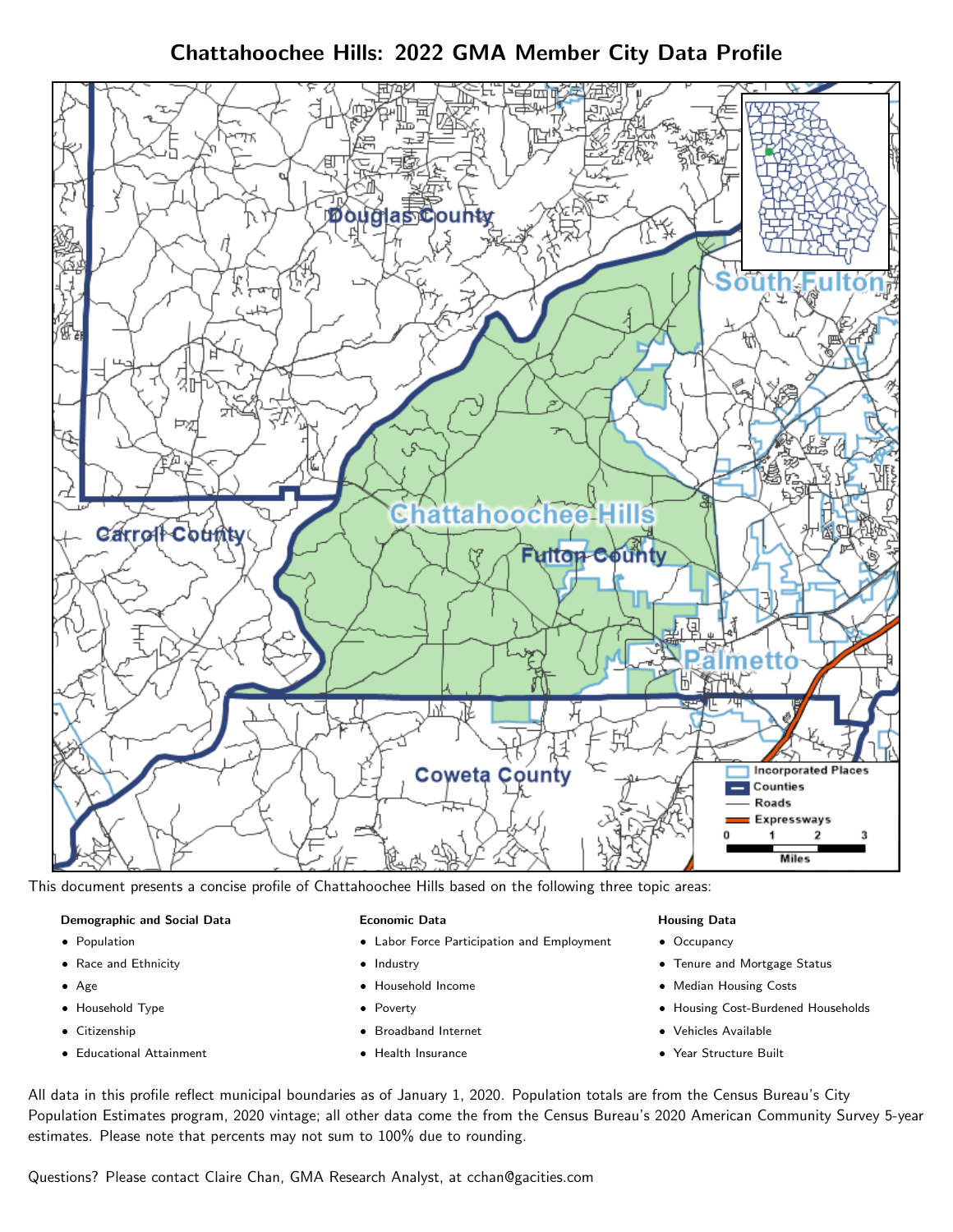# Chattahoochee Hills: Demographic and Social



0% 2% 4% 6% 8% 10% 12% 12% 10% 8% 6% 4% 2% Male **Female** 85 and over 80-84 75-79 70-74 65-69 60-64 55-59 50-54 45-49 40-44 35-39 30-34 25-29 20-24 15-19 10-14 5-9 Under 5

### **Citizenship**

Age



Source: American Community Survey, 2020 5-year estimates, table B05002 Source: American Community Survey, 2020 5-year estimates, table B15002

Race and Ethnicity



Source: U.S. Census Bureau, City Population Estimates, 2020 vintage Source: American Community Survey, 2020 5-year estimates, table B03002

### Household Type



Source: American Community Survey, 2020 5-year estimates, table B01001 Source: American Community Survey, 2020 5-year estimates, table B11001

### Educational Attainment



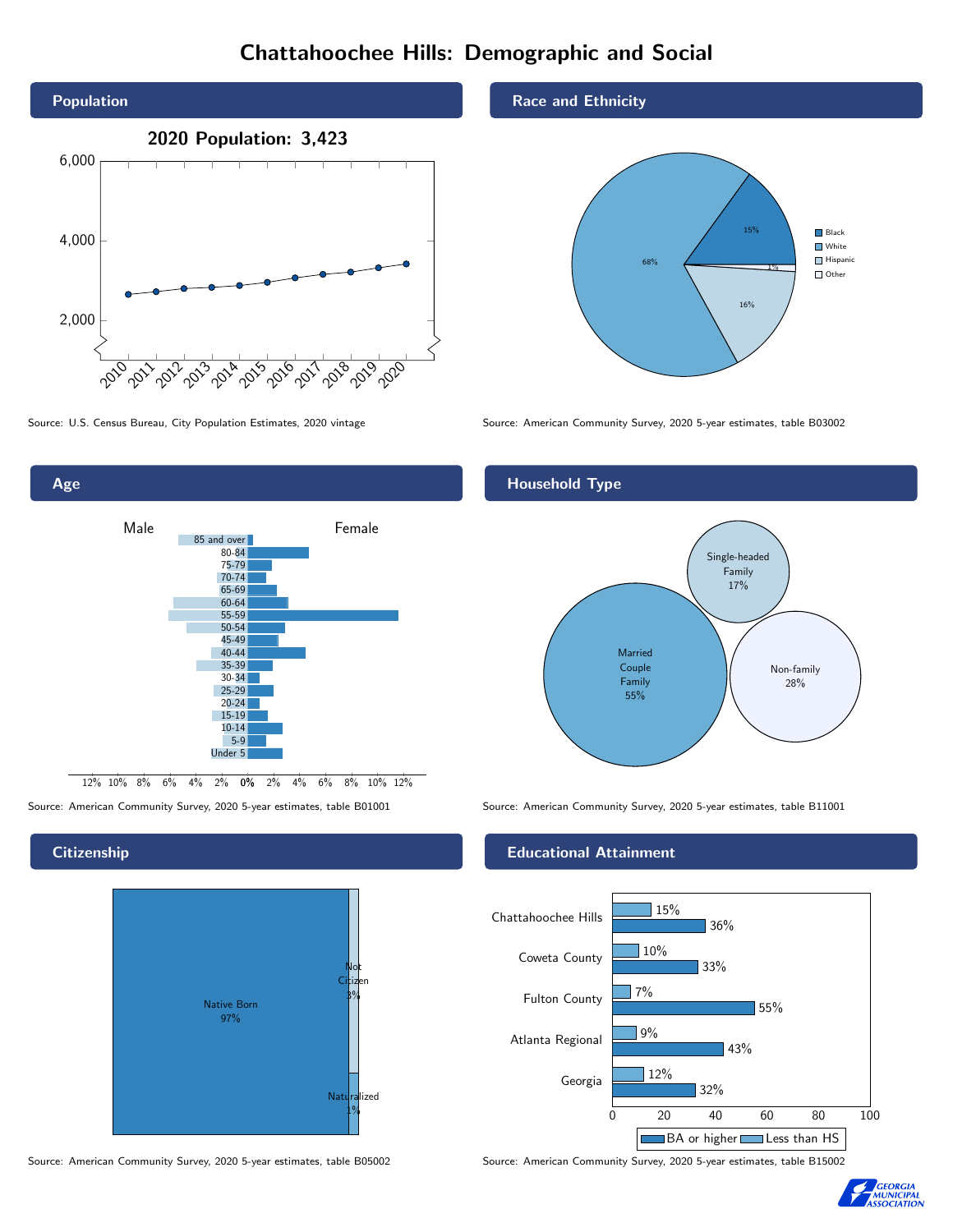## Chattahoochee Hills: Economic



Source: American Community Survey, 2020 5-year estimates, table B23001 Note: Unemployment rate is based upon the civilian labor force.

## Household Income



Source: American Community Survey, 2020 5-year estimates, tables B19013 and B19025 Source: American Community Survey, 2020 5-year estimates, table B17010



Source: American Community Survey, 2020 5-year estimates, table B28002 Source: American Community Survey, 2020 5-year estimates, table B18135

#### Industry

| Agriculture, forestry, fishing and hunting, and mining      | $0\%$ |
|-------------------------------------------------------------|-------|
| Construction                                                | 10%   |
| Manufacturing                                               | 6%    |
| <b>Wholesale Trade</b>                                      | 3%    |
| Retail Trade                                                | 10%   |
| Transportation and warehousing, and utilities               | 11%   |
| Information                                                 | $2\%$ |
| Finance and insurance, real estate, rental, leasing         | $4\%$ |
| Professional, scientific, mgt, administrative, waste mgt    | 13%   |
| Educational services, and health care and social assistance | 27%   |
| Arts, entertainment, recreation, accommodation, food        | 8%    |
| service                                                     |       |
| Other services, except public administration                | 3%    |
| Public administration                                       | $4\%$ |

Source: American Community Survey, 2020 5-year estimates, table C24030

## Poverty



#### Health Insurance